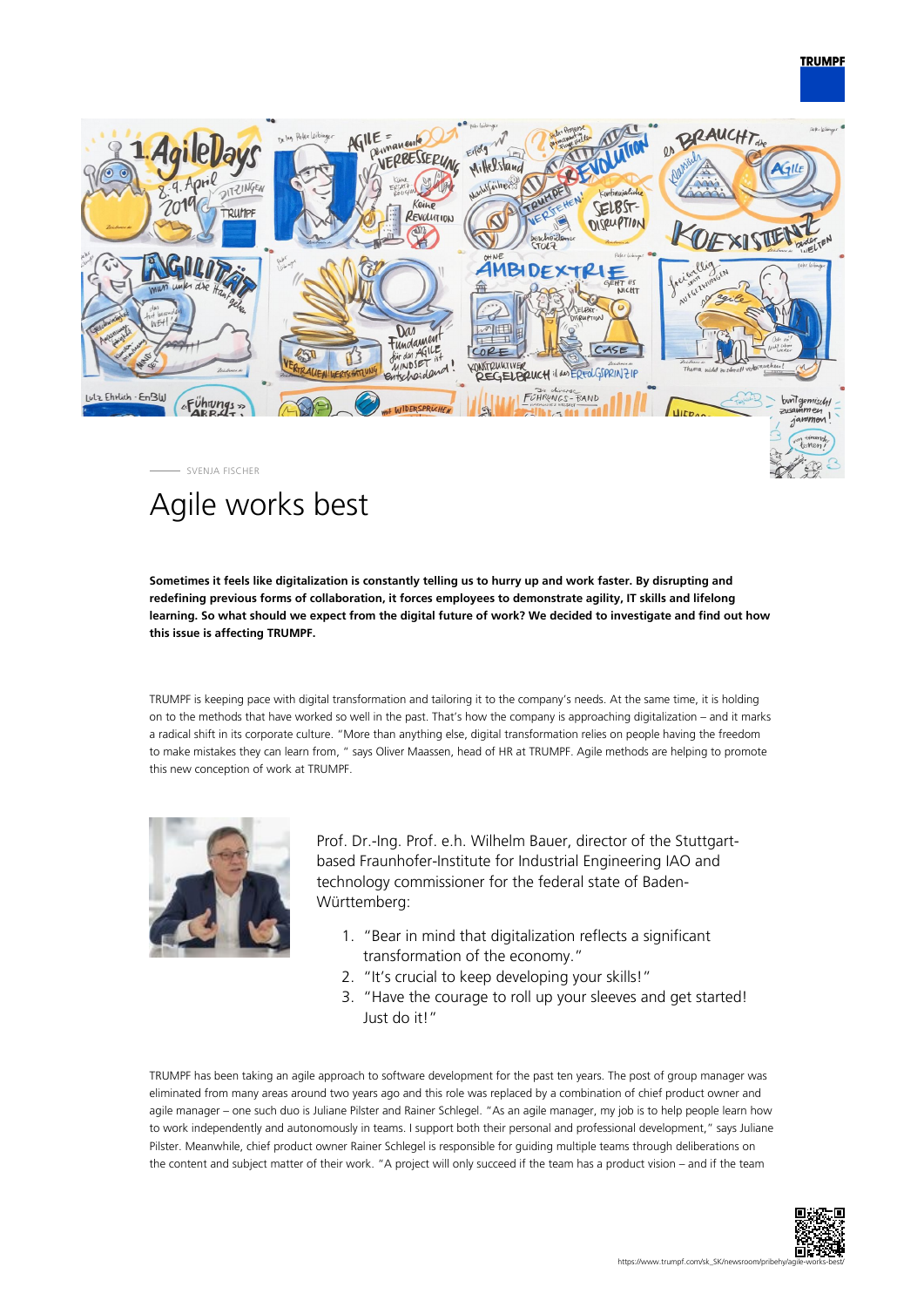collaborates to find the best way to achieve that vision. They need to be able to thrash out the content of their work with someone who is in charge of that product without fear of getting a poor performance assessment from a line manager." This is the only way to maximize a team's freedom and creativity while allowing each individual to contribute their ideas to the overall system.

### **Delegating responsibility: success through teamwork**

"Managers need to delegate responsibility to the team and trust them to get the job done," says Pilster. The team organizes itself and takes responsibility for its own actions, for example by helping to choose new team members. Most of the coaching and support the team needs for its work come from a scrum master, who is tasked with improving the way in which the team works together within the organization. The scrum master can mediate between individual team members, other related teams and managers in situations where the team is unable to overcome obstacles on its own. Communication is the key in these cases.

"There are certain tasks where agile might not be the best approach, however. That's why we're not aiming to abandon methods that have worked well for TRUMPF in the past, but rather to combine both approaches," says Schlegel.



Agile methods have long been used in software development, but now they are making inroads into other areas such as mechatronics. The fully automated [TruLaser Center 7030](#page--1-0) was developed using agile methods.

– Andreas Weise



(From left to right) Livia Greisiger, Kai-Uwe Hüber, Daniela Schindler, Julian Gergen, Daniel Stannard (computer science trainer) and Torsten Klaus (group manager for technical apprenticeships) with their 'TRUMPF cube' – in this case a digital key box.

– Andreas Weise

### **What does agile working look like in practice?**

The best way to successfully adopt agile methodologies is to learn them from an early stage. "We need even more support from the government in training and developing people's agile skills. We need to make digitalization a fundamental part of primary, secondary and higher education," says Maassen. That's why TRUMPF has already incorporated elements of work 4.0 in its training programs for young talent. TRUMPF was the first company in Germany to employ a dedicated trainer for the topic of connected industry, whose mission is to prepare young trainees for digital working environments and provide them with the necessary skills.

#### **TRUMPF fosters young talent's digitalization skills**

One example of this approach is the TRUMPF cube initiative – a collaborative, interdisciplinary development project for students enrolled on a co-op work-study program at Baden-Wuerttemberg Cooperative State University (DHBW). The project covers everything from the modelling and construction of the cube right through to its marketing. The metal cube's dimensions are fixed, but the students can apply their creativity to deciding what function the product should have. One of the designs the students came up with was a digital key box, in which a mechanical claw automatically ejects keys from the cube via a 3D printed ramp at the push of a button. The interdisciplinary nature of the TRUMPF cube project makes it a genuinely collaborative process. This example brought together electrical engineering students to handle the electronics, mechanical engineering students to plan the individual components and produce them on a 3D printer, and computer science students to program the cube. "This type of collaboration is a particularly powerful learning experience because